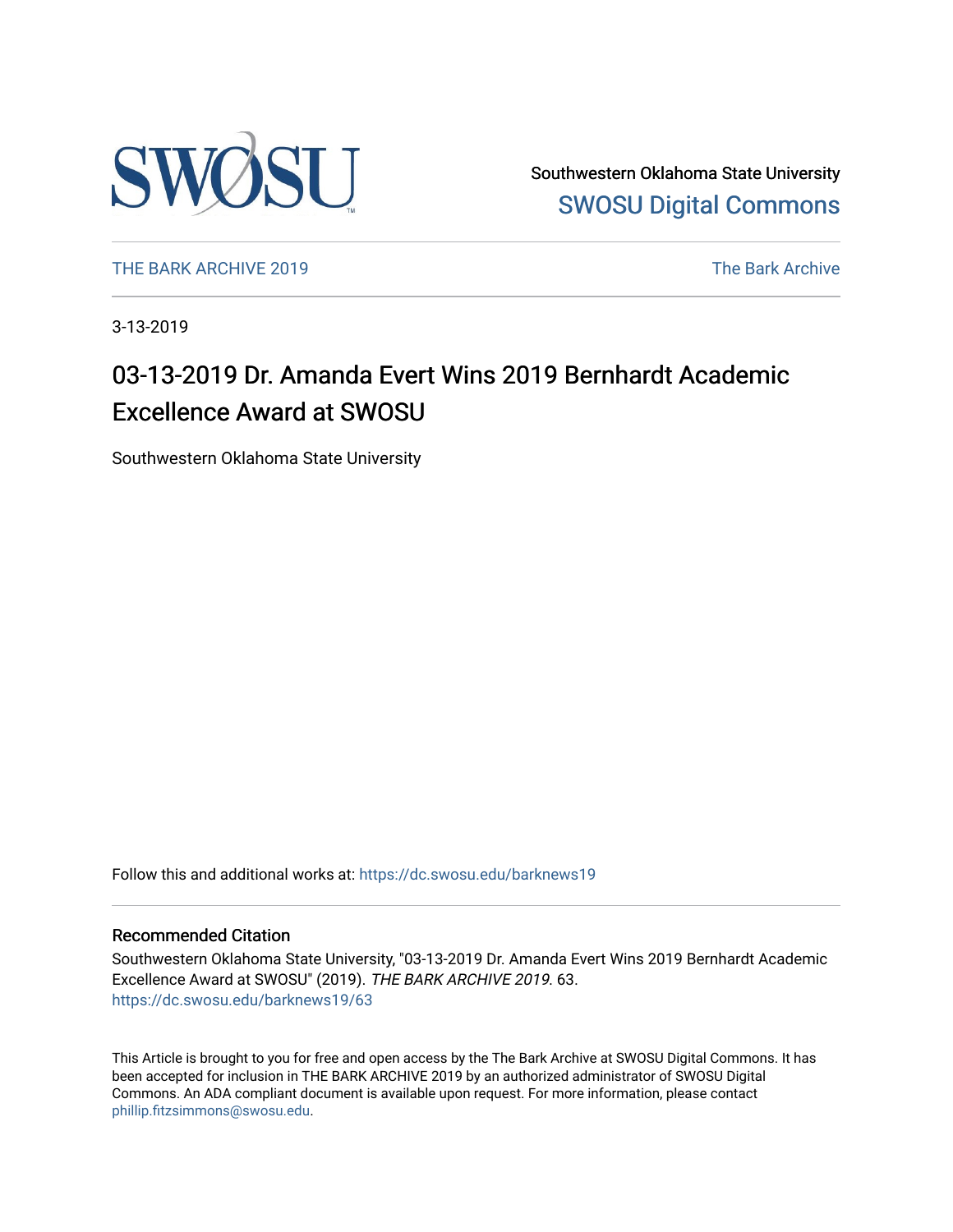

13 March, 2019

# **Dr. Amanda Evert Wins 2019 Bernhardt Academic Excellence Award at SWOSU**



Amanda Evert (middle) won the Bernhardt Academic Excellence Award for 2019 at Southwestern Oklahoma State University. The award for exceptional achievement in teaching, scholarship and service is made possible by Dr. William Bernhardt (second from left) of Midwest City and William and Lara Bernhardt (right). Making the presentation was SWOSU President Randy Beutler (left). Evert won a \$5,000 cash award made possible by the Bernhardts.

Dr. Amanda Evert, assistant professor and Everett Dobson Chair of Marketing in the School of Business & Technology at Southwestern Oklahoma State University, is the winner of the Bernhardt Academic Excellence Award for 2019 at SWOSU.

Evert was presented the prestigious award at the annual Bernhardt banquet held on the Weatherford campus, and she received a \$5,000 cash award, clock, pen and medallion.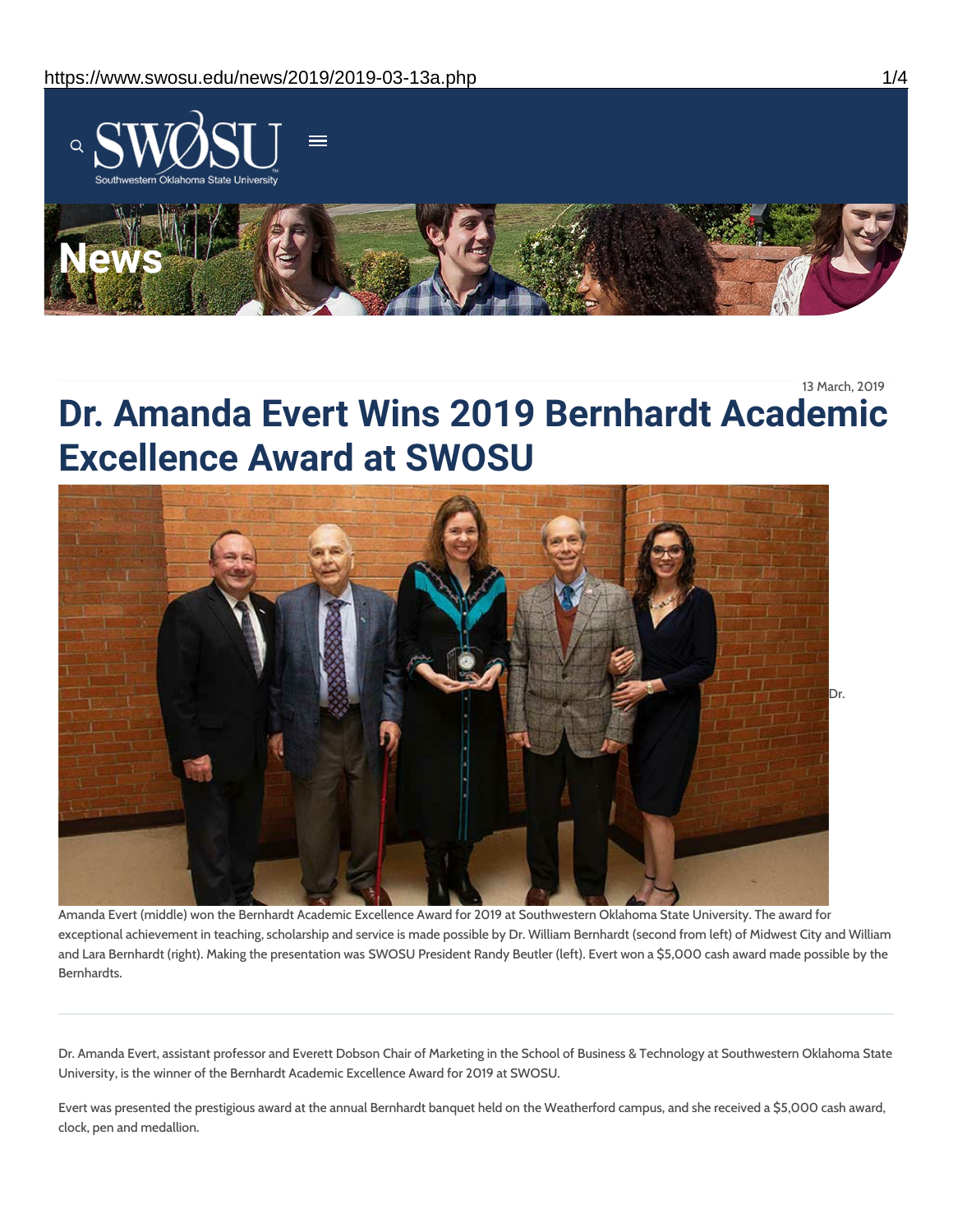#### https://www.swosu.edu/news/2019/2019-03-13a.php 2/4

SWOSU alumni Dr. William and Theta Juan Bernhardt of Midwest City are sponsors of the annual award that goes to an outstanding faculty member who exhibits exceptional achievement in teaching, scholarship and service.

**Dr. Amanda Evert** joined the faculty at SWOSU in 2015. She teaches marketing and management courses. She is student-oriented and strives to help students succeed at a most important and informative time of their lives.

Her real-world marketing experience includes products ranging from technology solutions to agricultural products to educational programming. She has been actively involved in developing marketing materials and assisting small business owners in developing business plans. She has been responsible for guiding teams of business industry professionals, faculty, staff and students in both state and nationally funded programs.

One of her recent involvements was having students in a Consumer Behavior course at SWOSU serve as social media analysts for a wide variety of private businesses and public organizations. The clients for the program included U.S. based companies in Oklahoma, Florida and Pennsylvania as well as international clients in Japan, Sweden and England.

She has garnered a grant for the Single Mom's Network and has developed innovative marketing classes and a sales shadow program.

She was selected as the 2013 Phi Theta Kappa Administrator of the Year. Evert is a certified Higher Learning Commission accreditation reviewer and a founding member of the Oklahoma Journal for Undergraduate Research. In 2013, she was nationally elected as a Council for Undergraduate Research peer counselor.

Evert earned three degrees from Oklahoma State University: Bachelor of Science in 2003, Master of Science in 2005 and a Ph.D. in 2011. She completed a post-doctoral bridge program in marketing and management through the University of Florida in 2016.

She and her husband, Dr. Jeremy Evert, also an assistant professor in the Everett Dobson School of Business and Technology, live in Weatherford and are parents of daughters Magdalena and Glorianna.

One of Amanda's many quotable quotes is: "SWOSU Bulldogs stand for excellence. What are you doing today that adds to that reputation?" Students love her, and she loves SWOSU students.

Previous winners of the Bernhardt Award are (in order by year): Dr. Vilas Prabhu, Dr. Stuart Burchett, Dr. Gary Wolgamott, Dr. Terry Segress, Dr. James Hunsicker, Dr. Jill Jones, Dr. James Breckenridge, Dr. John Ludrick, Dr. W. Steven Pray, Dr. Les Crall, Dr. Peter Grant, Dr. John Hayden, Dr. Virgil Van Dusen, Steve Strickler, Dr. Mary Aspedon, Dr. John Woods, Dr. Scott Long, Dr. Charles Rogers, Dr. Tim Hubin, Dr. Brian Campbell, Dr. Patsy Parker, Dr. Tom Davis, Dr. Kevin Collins, Dr. Trisha Wald and Landry Brewer.

| Academics                | $\triangleright$ |
|--------------------------|------------------|
| Administration           | $\triangleright$ |
| Alumni and Foundation    | D                |
| Community                | $\triangleright$ |
| Events                   | $\triangleright$ |
| <b>Faculty and Staff</b> | D                |
| Miscellaneous            | D                |
| Sayre                    | D                |
| <b>Students</b>          | D                |
|                          |                  |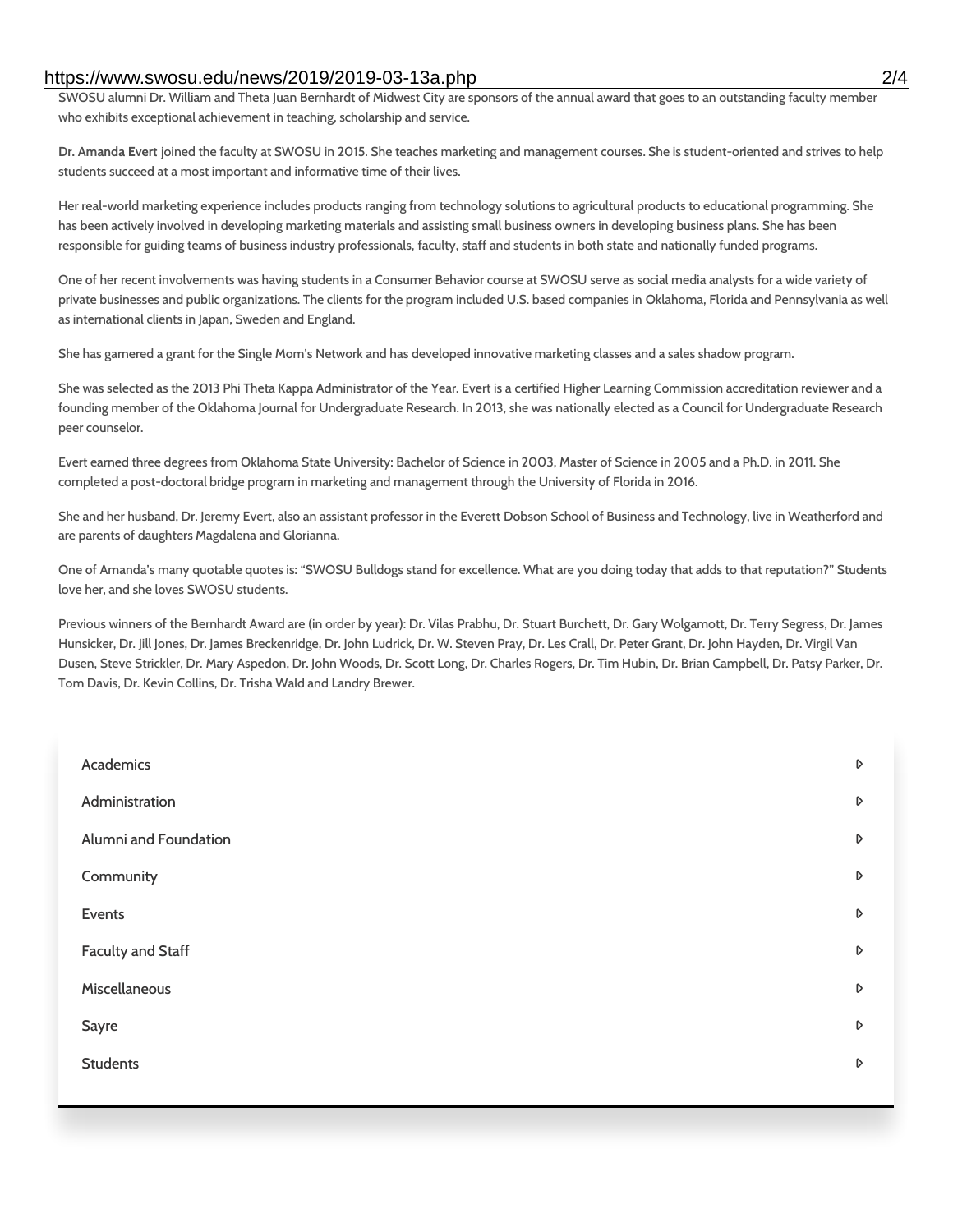| <b>Archive Links</b> |   |
|----------------------|---|
| 2018                 | D |
| 2019                 | D |
| 2020                 | D |
| Archive              | D |
|                      |   |



## Weatherford Campus

100 Campus Drive Weatherford, OK 73096

### Sayre Campus

409 E Mississippi Ave Sayre, OK 73662

Connect to Us

fyom

Contact [Information](https://www.swosu.edu/about/contact.php) [University/Facility](https://www.swosu.edu/about/operating-hours.php) Hours [Campus](https://map.concept3d.com/?id=768#!ct/10964,10214,10213,10212,10205,10204,10203,10202,10136,10129,10128,0,31226,10130,10201,10641,0) Map Give to [SWOSU](https://standingfirmly.com/donate) Shop [SWOSU](https://shopswosu.merchorders.com/)